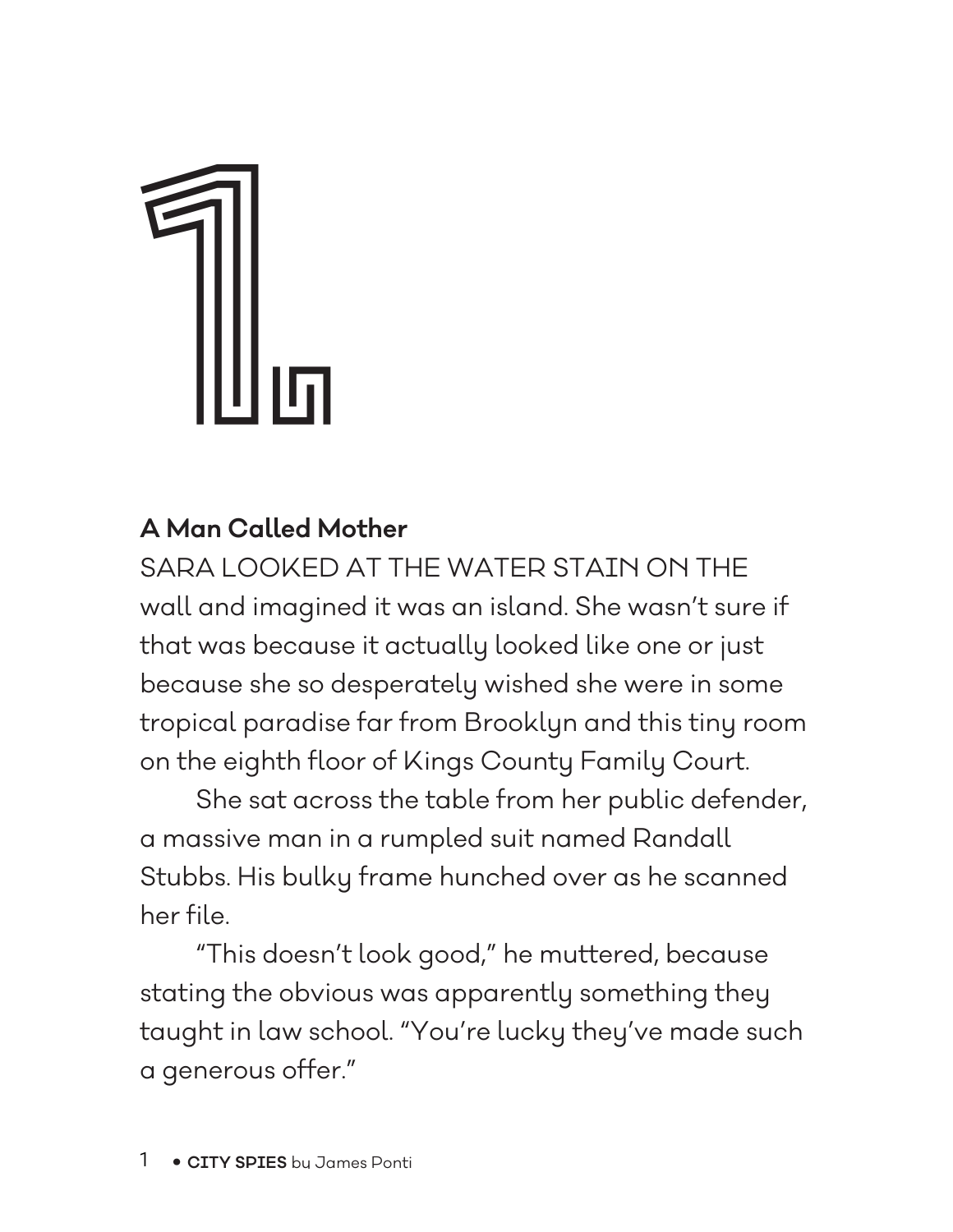"They have?" Sara asked, surprised. "What is it?" He looked up from the file and said, "You plead guilty to all charges and get thirty months in juvenile detention."

Two and a half years in juvie didn't sound generous to Sara, but it probably wasn't much worse than her last few foster homes. She was tough for a twelve-year-old. She could handle it.

"And, of course," he added, "you won't be allowed near a computer."

This, however, was unacceptable.

"For how long?"

"For the duration of your sentence. Maybe longer as a condition of your release. That'll be up to the judge."

"But all I did was . . ."

"What?" he interrupted. "Hack into the computer network for the entire juvenile justice system of New York City? Is that what you were going to say? Because that's not what I'd call an 'all I did' situation."

"I know, but I was only trying to . . ."

"It doesn't matter what you were trying to do," he said.

"All that matters is what you did. You're lucky you're twelve. If you were thirteen they probably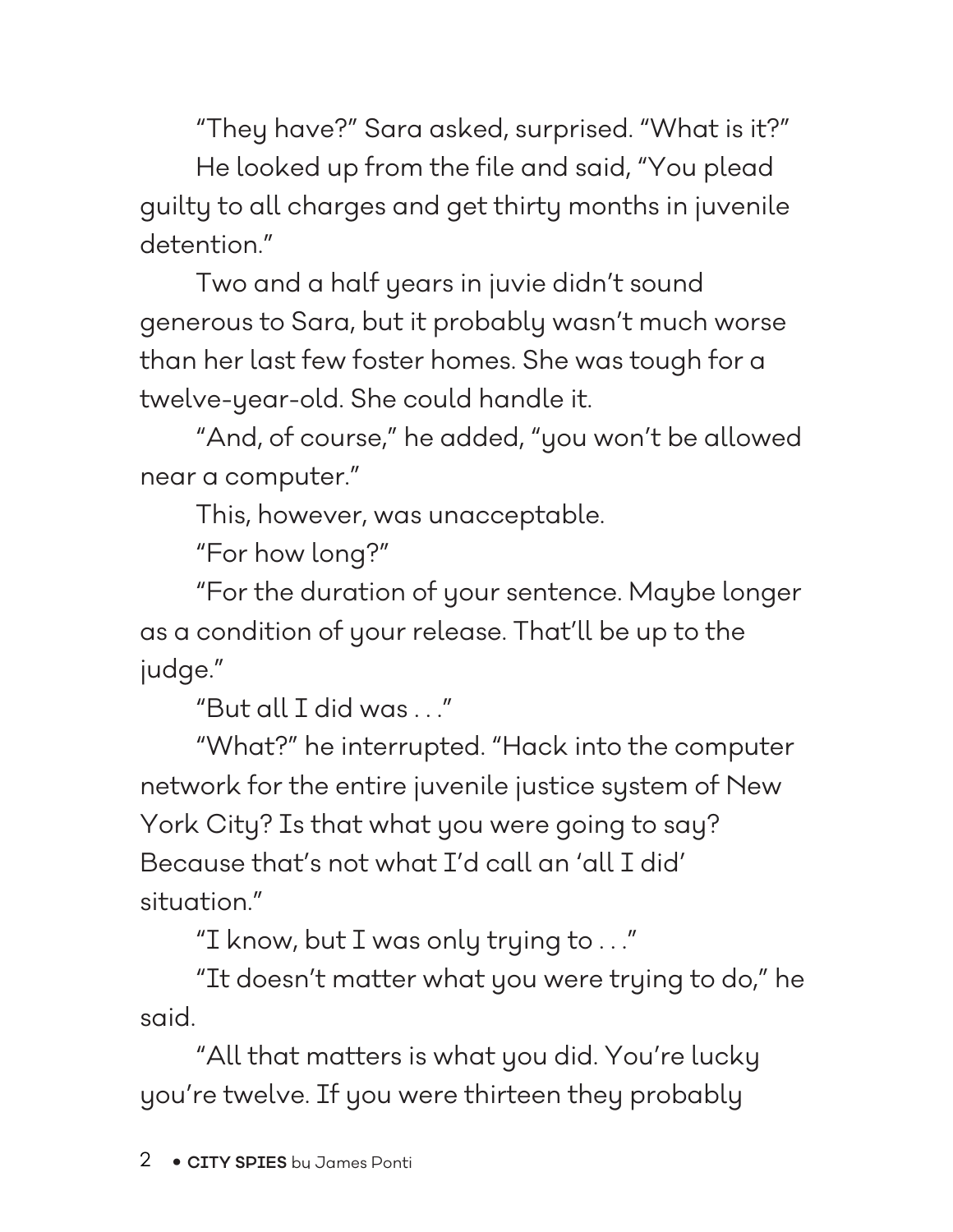would've bumped you up to a higher court to make an example out of you."

The weight of this hit her hard and for the first time she regretted her actions. Not because they were against the law. Legal or not, she had no doubt she'd done the right thing. But she'd never considered that she could be banished from the one corner of the world that made sense to her.

The only time Sara felt at home was when she was sitting at a computer keyboard.

"I'll never hack again," she said. "I promise."

"Oh, you promise?" he responded sarcastically. "Maybe you can cross your heart and hope to die once we get in court. I'm sure that'll fix everything."

Sara struggled when it came to controlling her anger, a diagnosis confirmed by multiple counselors and at least two school psychologists. Still, she tried to keep cool as she looked at the man who was supposed to be helping her.

She couldn't risk angering him, because he was her only hope for a positive outcome. So she took a deep breath and counted to ten, a tip from one of those counselors whose name she'd long since forgotten.

"If I can't use a computer," she said, barely masking her desperation, "then I can't do the one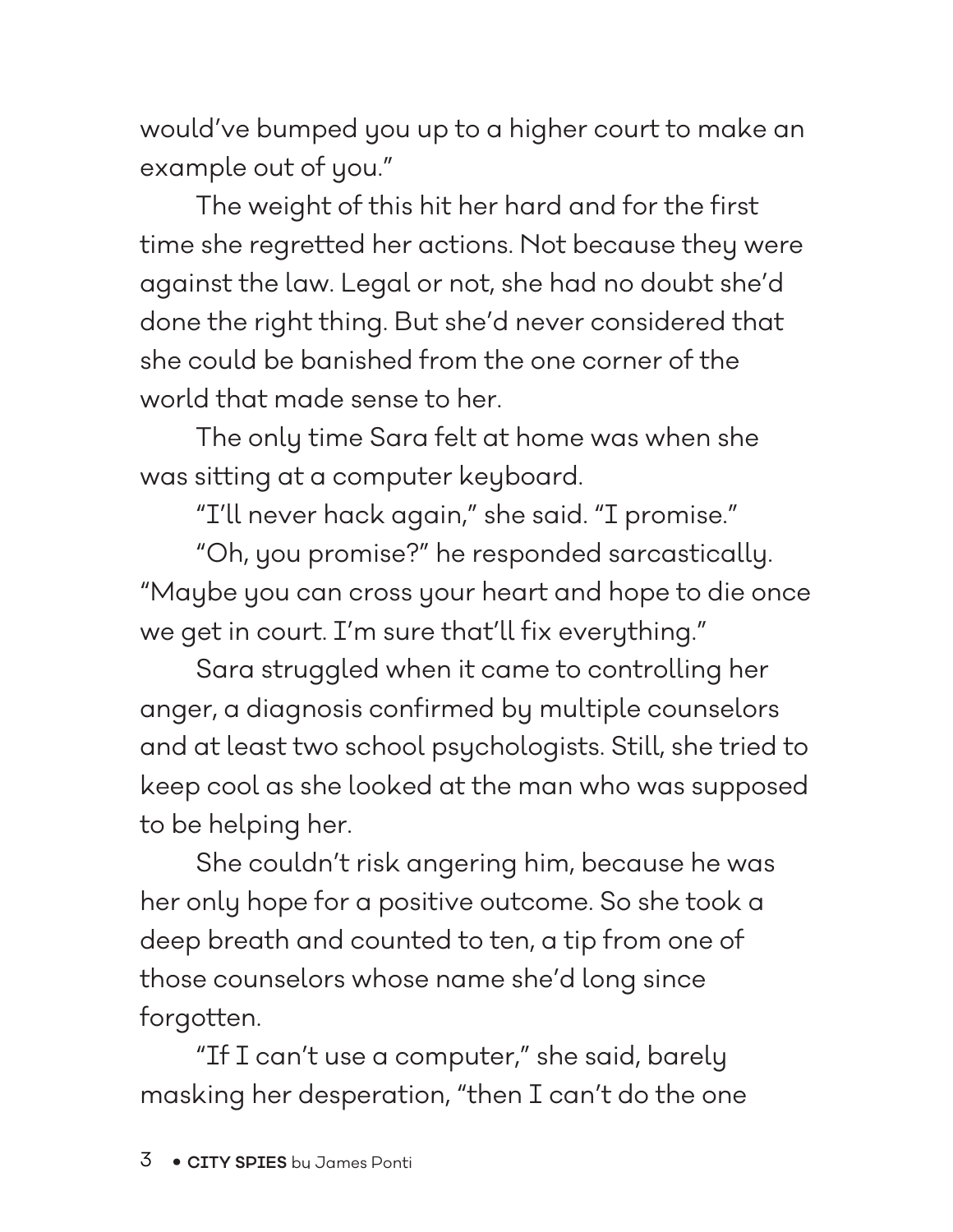thing I'm good at. The thing that makes me special."

"Yeah, well, you should've thought of that before  $y$ ou  $\ldots$ "

She probably would've lost her temper right then and there if the door hadn't suddenly flown open and into the room stepped a man who was in every way the opposite of her attorney.

He was tall and thin with a thatch of unruly black hair. His suit was impeccable. His tie matched his pocket square. And, he spoke with a British accent.

"Sorry to interrupt," he said politely. "But I believe you're in my seat."

"You've got the wrong room," grumbled Stubbs. "Now if you don't mind, I'm having a conference with my client."

"Except, according to this Substitution of Counsel form, she's my client," the other man replied as he showed Stubbs a piece of paper. This brought an instant smile to Sara's face.

Stubbs eyed the man. "That doesn't make any sense. She can't afford a fancy lawyer like you. She doesn't have any money."

"Of course she doesn't have any money. She's twelve. Twelve-year-olds don't have money. They have bicycles and rucksacks. This one, however, also happens to have an attorney. This paper says I've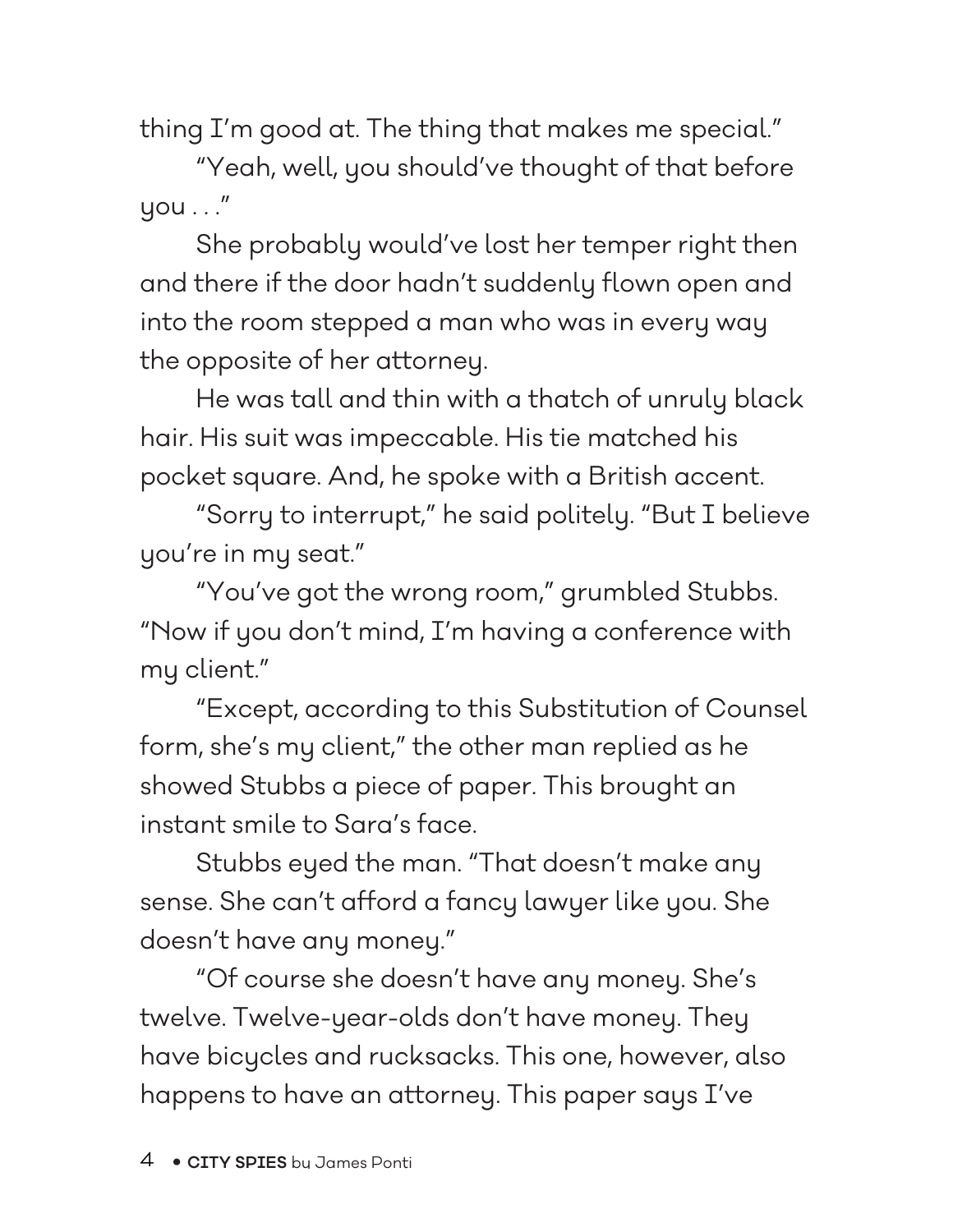been retained to represent Ms. Sara Maria Martinez." He turned to her and smiled. "Is that you?"

"Yes, sir."

"Brilliant. That means I'm in the right place."

"Who retained you?" asked the public defender.

"An interested party," said the man. "Beyond that, it's not your concern. So if you'll please leave, Sara and I have much to talk about. We're due before a judge shortly."

Stubbs mumbled to himself as he shoveled his papers into his briefcase. "I'm going to check this out."

"There's a lovely lady named Valerie who can help you," said the British man. "She's with the clerk of the court on the seventh floor."

"I know where she is," Stubbs snapped as he squeezed past the man into the hallway. He started to say something else, but instead just made a frustrated noise and stormed off.

Once Stubbs was gone, the new attorney closed the door and sat across from Sara. "I've never seen that before," he marveled. "He literally left the room in a huff."

She had no idea who might have hired an attorney for her, but she was certainly happy with the change. "I've never seen it either."

"Now tell me," he said as he popped open the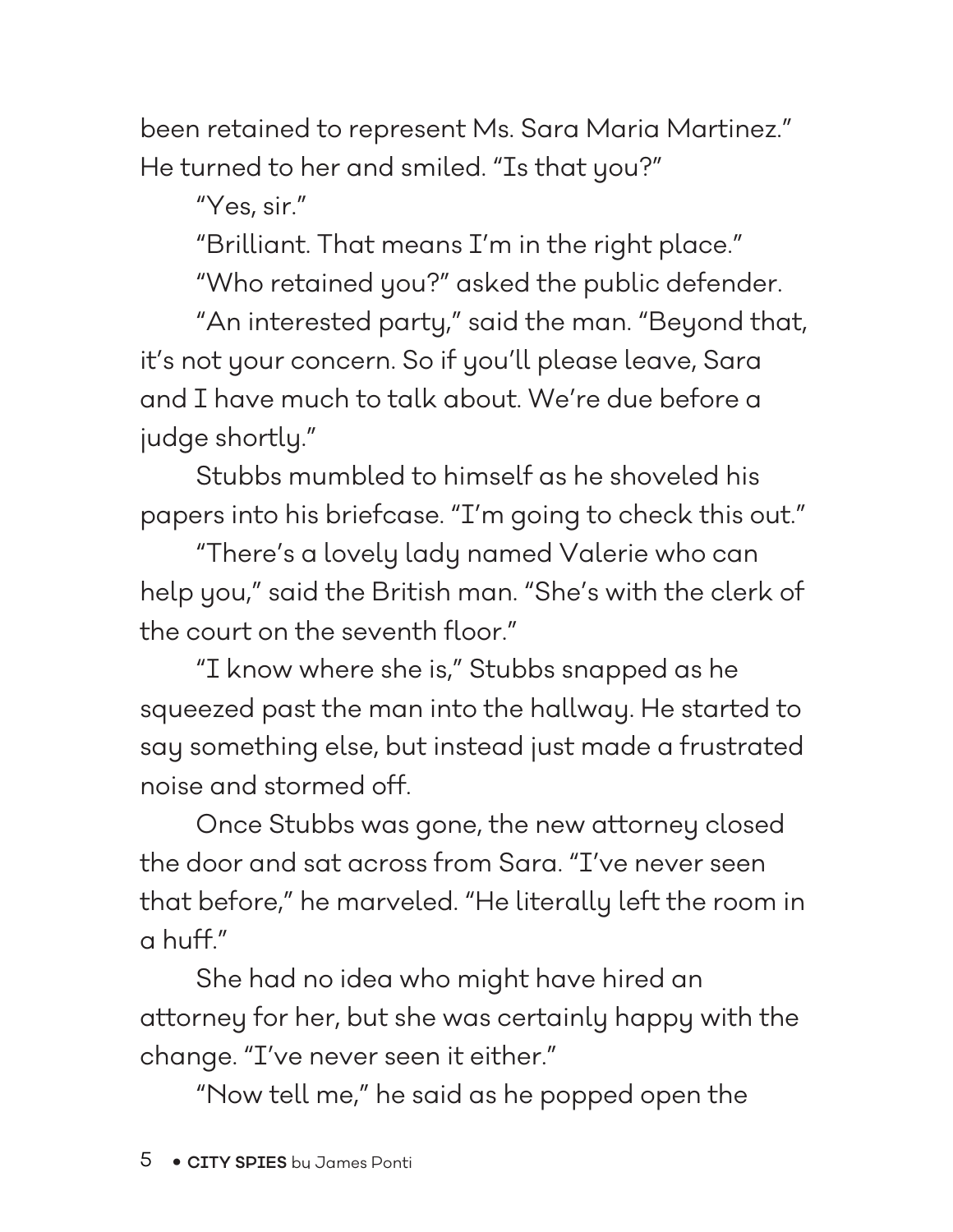latches of his briefcase. "Is it true? Did you hack into the computers of the city's juvenile justice system?"

She hesitated to answer.

"You needn't worry. Attorney-client privilege forbids me from telling anyone what you say in here. I just need to know if it's true."

She gave a slight nod. "Yes. It's true."

"Brilliant," he said with a wink. He pulled a small computer from his briefcase and handed it to her. "I need you to do it again."

"Do what again?" she asked.

"Hack into the juvenile justice database," he said. "I need you to make me your attorney of record before Mr. Stubbs gets to the seventh floor and checks for himself"

"You mean you're not my attorney?" she asked.

"Never set foot in a law school," he said conspiratorially. "So, chop-chop. I've got an associate who's going to delay him in the hallway, but she'll only be able to do that for so long."

Sara's head was spinning. She didn't know what to think. "Listen, I don't know who you are, but the court's supposed to assign me a lawyer. A real one."

"And the chap with the mustard stain on his tie is the one it assigned," he replied, shaking his head. "I don't know about you, but I'm not particularly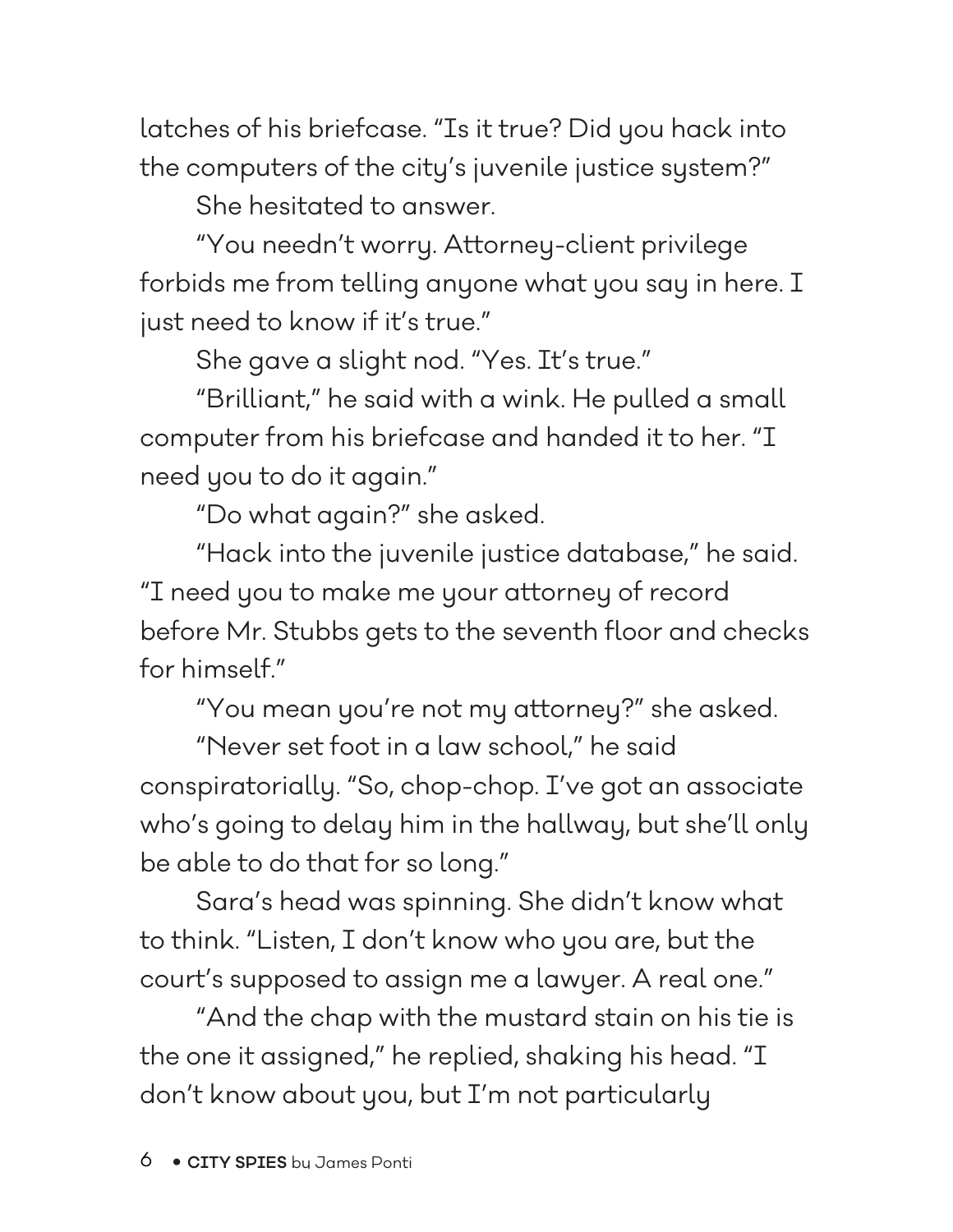impressed. Over the last nine years, that same court has assigned you to six foster families and nine schools. It's been one botch job after another with them. What do you say we try something new?"

She looked at him and then the computer. She was tempted, but she was also confused. "I don't think  $\overline{u}$ 

"What did he say would happen?" he interrupted. "I bet he's already worked out a deal with the prosecutor."

"Two and a half years in juvie and I'm banned from using a computer."

He shook his head. "I can do better than that even without a law degree."

For reasons she didn't fully understand, Sara believed him. Maybe it was wishful thinking. Maybe it was desperation. Either way, she trusted her gut and started typing.

"Excellent," he said. "You probably won't regret this."

"Probably?" She raised an eyebrow. "Shouldn't you be trying to build up my confidence?"

"Only fools and liars speak with certainty about things beyond their control," he replied. "But I'm optimistic, so I'd rate your chances around . . . eightyseven percent." Sara smiled and continued typing.

7 • **CITY SPIES** by James Ponti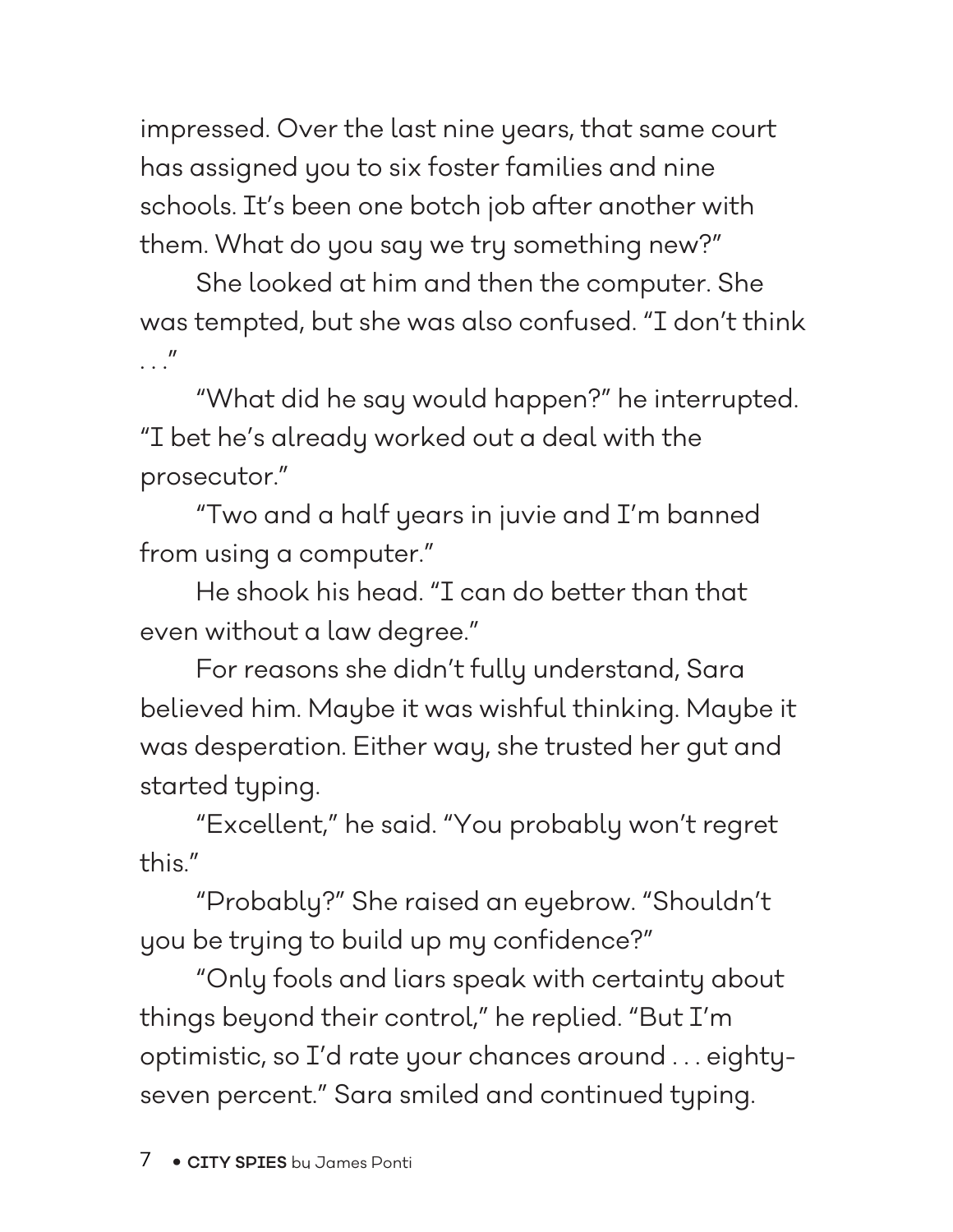"What kind of computer is this?"

"Bespoke," he answered.

"I thought I knew all the computer companies, but I've never heard of that one."

"It's not a company," he said. "'Bespoke' means something has been tailor-made to the specific needs of an individual."

"Someone made this for you?" He nodded.

"Well, whoever 'bespoke' it really knew what they were doing."

"Wait until you see the massive one," he said. "You're going to love it. That is, if we're not both behind bars by the end of the day."

Sara knew computers well but she'd never seen one like this. It was fast and powerful and she quickly shredded through the firewall that was supposed to protect the juvenile justice portal.

"They didn't even fix the backdoor I used the other day," she said in disbelief.

"Large institutions move slowly," he said. "Hopefully large attorneys do too."

It took her less than two minutes to reach the database for attorney assignments. She happily deleted the entry for Randall Stubbs and asked, "What's your name?"

"Excellent question," he said as he pulled three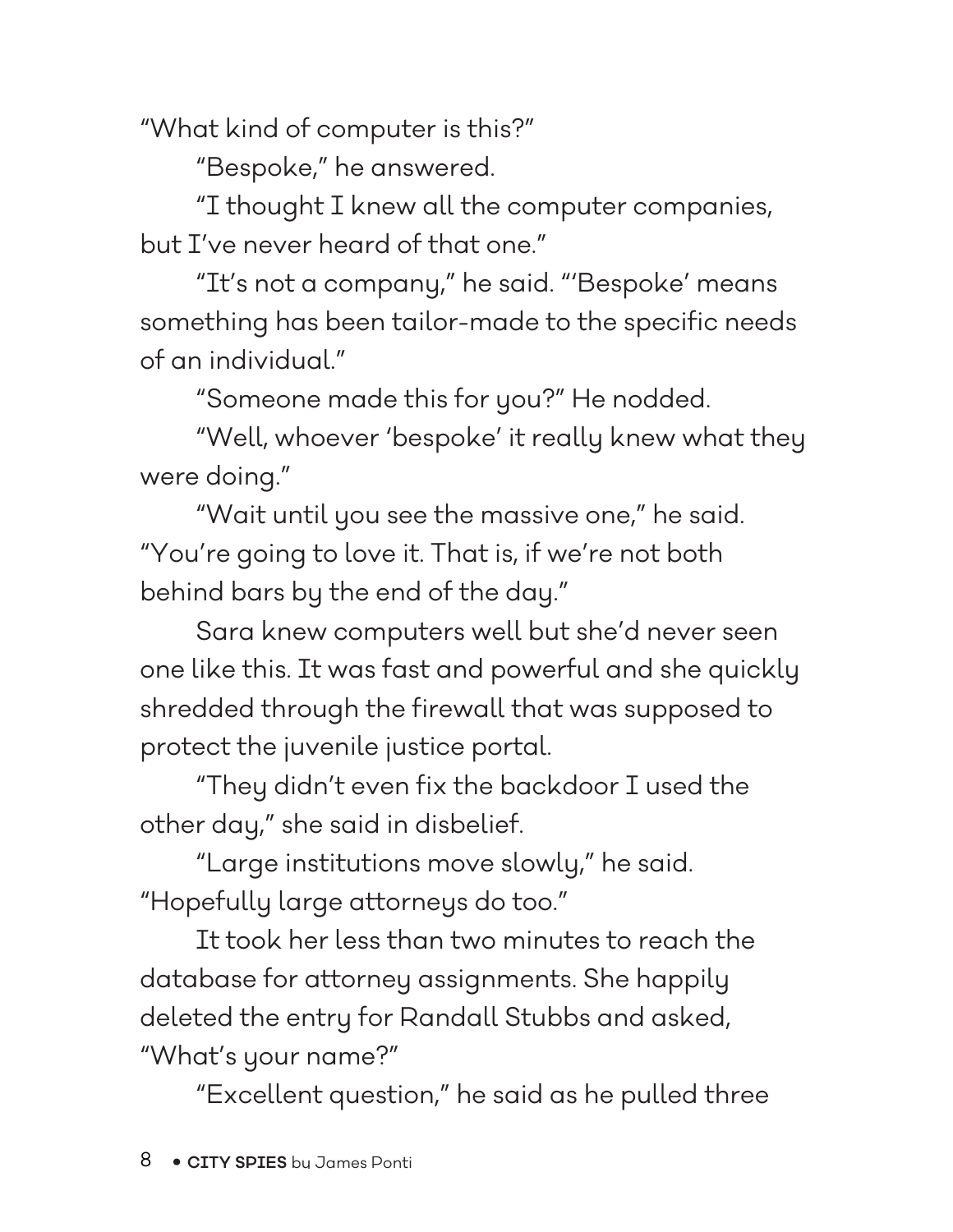passports out of his briefcase. "Which sounds best?"

He read from the first one. "Croydon St. Vincent Marlborough the Third." He gave a sour face. "Seems a bit excessive, don't you think?"

She nodded. "Yes."

"We'll pass on that." He read from the next. "Nigel Honeybuns." This one made him snicker. "Honeybuns? I quite like that." He tucked it into a pocket in his briefcase. "I think I'll save that one for another time."

"We're kind of in a hurry," she reminded him.

"Right, right, here we go," he said, reading from the last one. "Gerald Anderson. That sounds like a proper barrister. Dull. Boring. Imminently forgettable. Which is exactly what we want. That's my name, Gerald Anderson."

He handed her the passport so she could check the spelling as she typed it into the database.

"I just click 'update,'" she said as she finished, "and we're all set."

He flashed a nervous smile and paused to listen. "No alarms." He opened the door and leaned out into the hallway. "No one rushing in to arrest us. Very nice work, Sara."

"Except now I have an attorney who's never gone to law school."

"I've watched a lot of courtroom dramas on the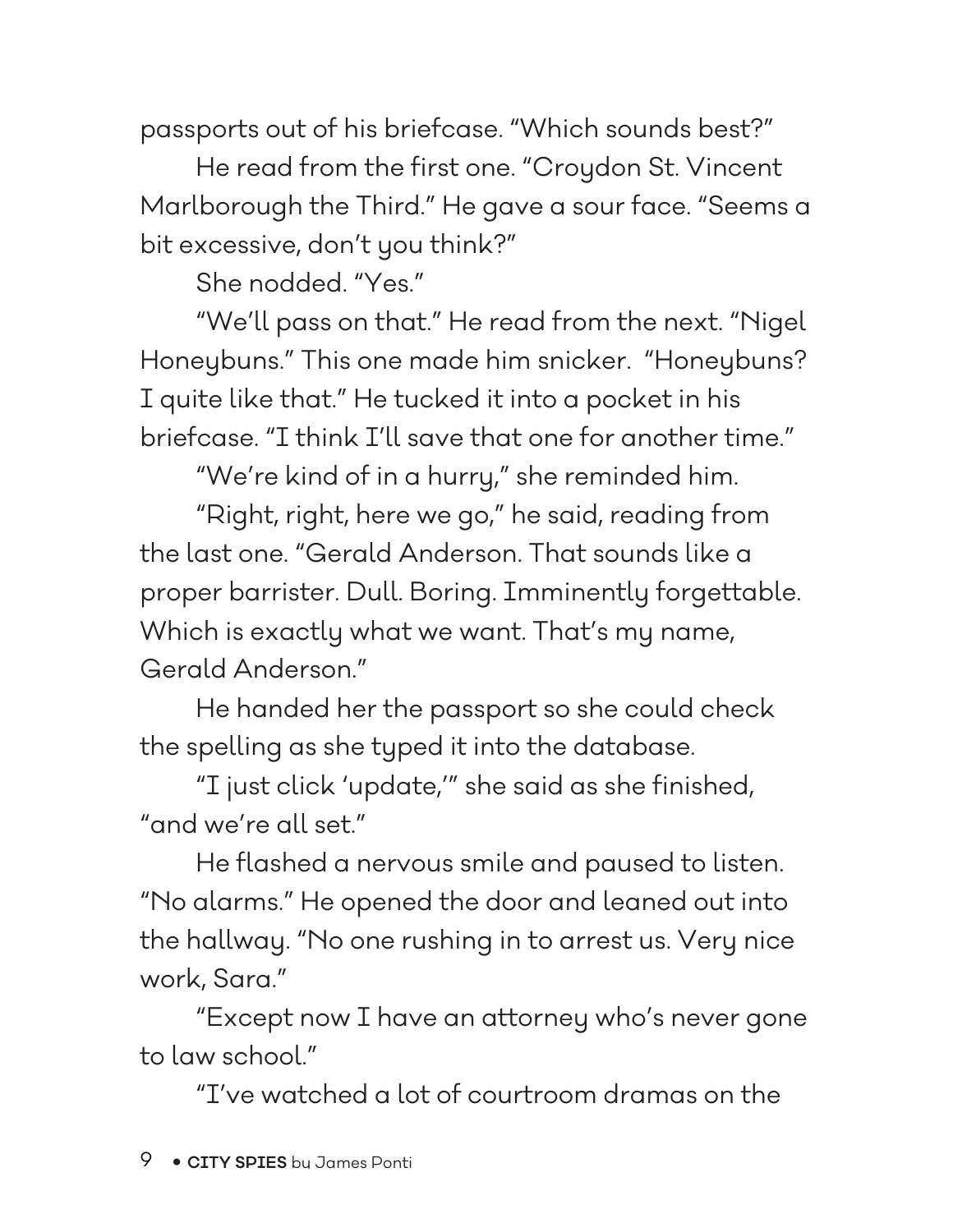telly," he said. "I can handle an appearance before a judge."

"Don't you mean, probably," she replied. He smiled at this.

"Right . . . probably. First, though, I'll need details about the hack."

"I'm sure they're all in there," she said, pointing at the file.

"This only tells me what you did," he replied. "I want to know the reason."

"The lawyer, you know, the one who actually went to law school, said it didn't matter why I did it."

"It may not matter to him. It might not even matter to the judge. But it matters very much to me."

She thought about her answer for a moment, trying to come up with the most straightforward way to tell it. She didn't want to get upset. She hated showing emotions in front of anyone. "My most recent foster parents . . ."

"Leonard and Deborah Clark?"

"Yeah, them," she said with a sneer. "They like to take in more kids than they have room for because the state pays them by the kid. More kids mean more money, whether they spend it on us or not. No one really checks that. We were crammed into bedrooms that were too small. Rather than give everyone a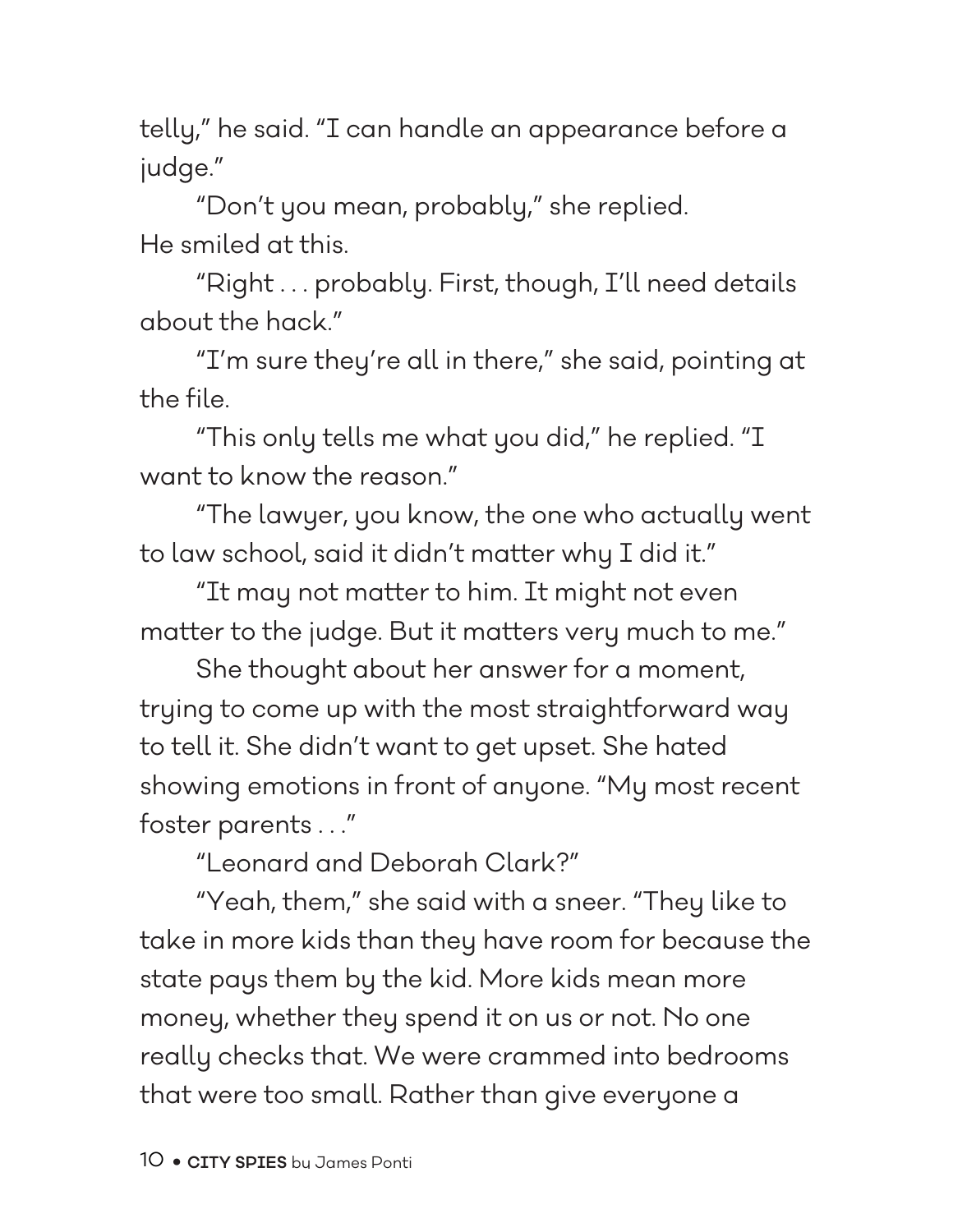meal, they put food in the middle of the table, so it looked like there was more than there was. They called it 'family style,' which is a joke because they treated us like anything but a family.

"A new kid named Gabriel came about a month ago. He was scared. Sad. Lonely. Everything you'd expect from a five-year-old. He liked me because we were the only Hispanic kids in the house."

"You spoke Spanish to him?"

"Sometimes," she said. "Until they made us stop. Mr. Clark told me, 'You're in America now, so speaking English is something you're going to have to get used  $\overline{\mathsf{to}}$ .'"

The lawyer shook his head. "And what did you say to that?"

"I pointed out that Puerto Rico was already part of America, that I'd spent almost my entire life in Brooklyn, and that if he really wanted to speak English well, he shouldn't end sentences with prepositions."

The man laughed. "Cheeky."

"I'm not exactly sure what 'cheeky' means, but his cheeks turned red, so I guess so," she replied.

"Did you get in trouble?" he asked.

She nodded, the humor of the moment gone. "I could handle his punishment, though. It was Gabriel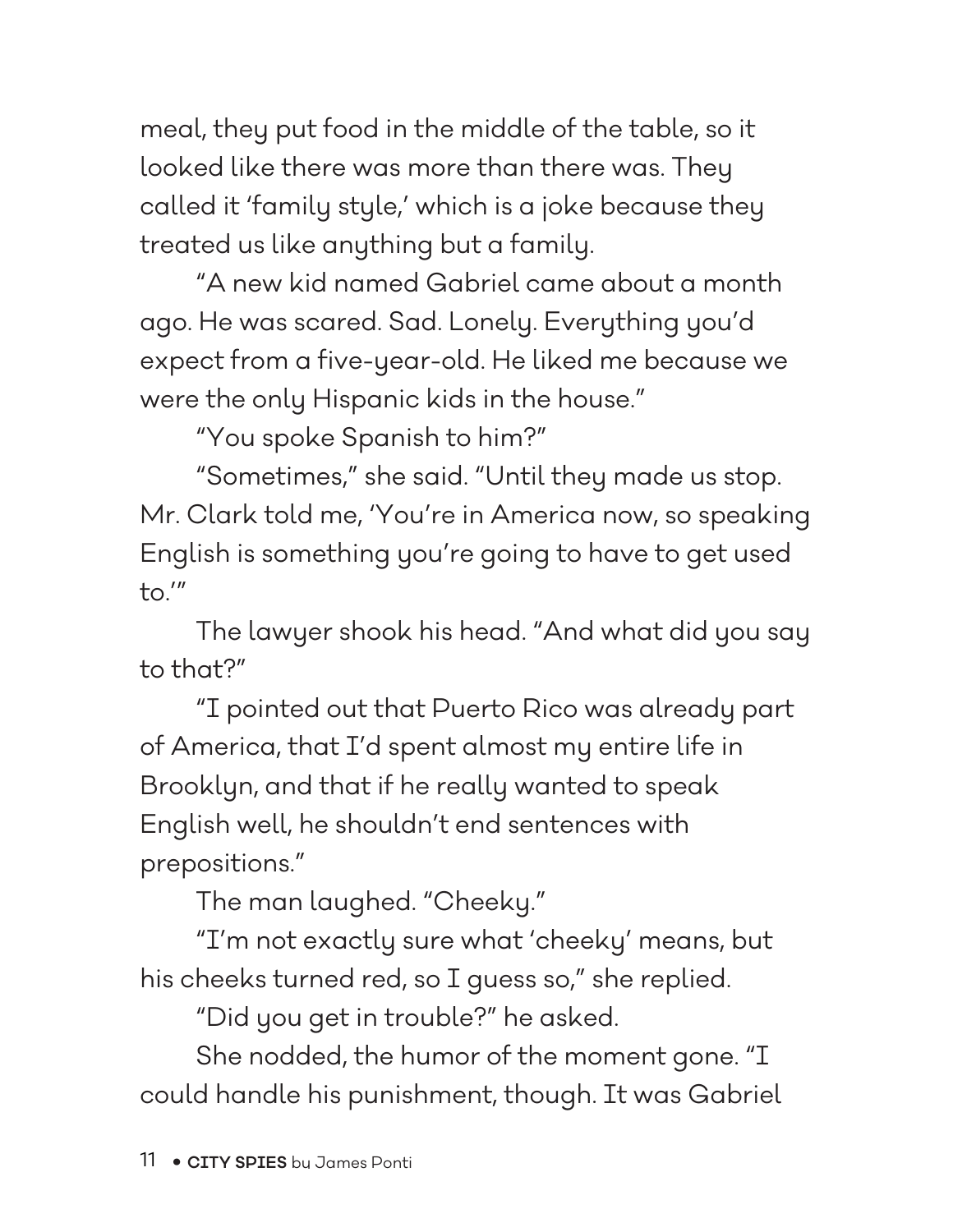who couldn't."

"Why was Gabriel punished?"

She paused and saw him studying her expression. He wanted to watch her eyes as she spoke.

"One night he wet his bed," she answered, "and to punish him they locked him in the hall closet. I could hear him crying. They didn't care. They would've let him cry all night. So, I got up and let him out."

"And then what happened?" he asked. "Then they locked me in the closet with him. Told me I had to learn my place. So, I picked the lock from the inside and let us both out."

She was on the verge of tears so she stopped for a moment.

"And then?" he prodded.

"They locked us outside on the roof. They left us there all night. It was cold. It was terrifying. The next morning, I went to school, got a pass to the computer lab, and started working. First I hacked the juvenile justice database to see how many kids had been sent to the Clarks. Then I hacked their bank accounts to show how much money they were taking in and where they were actually spending it."

"You're not being charged with hacking the bank," he said, flipping through some pages.

She grinned. "Yeah, they dropped their complaint.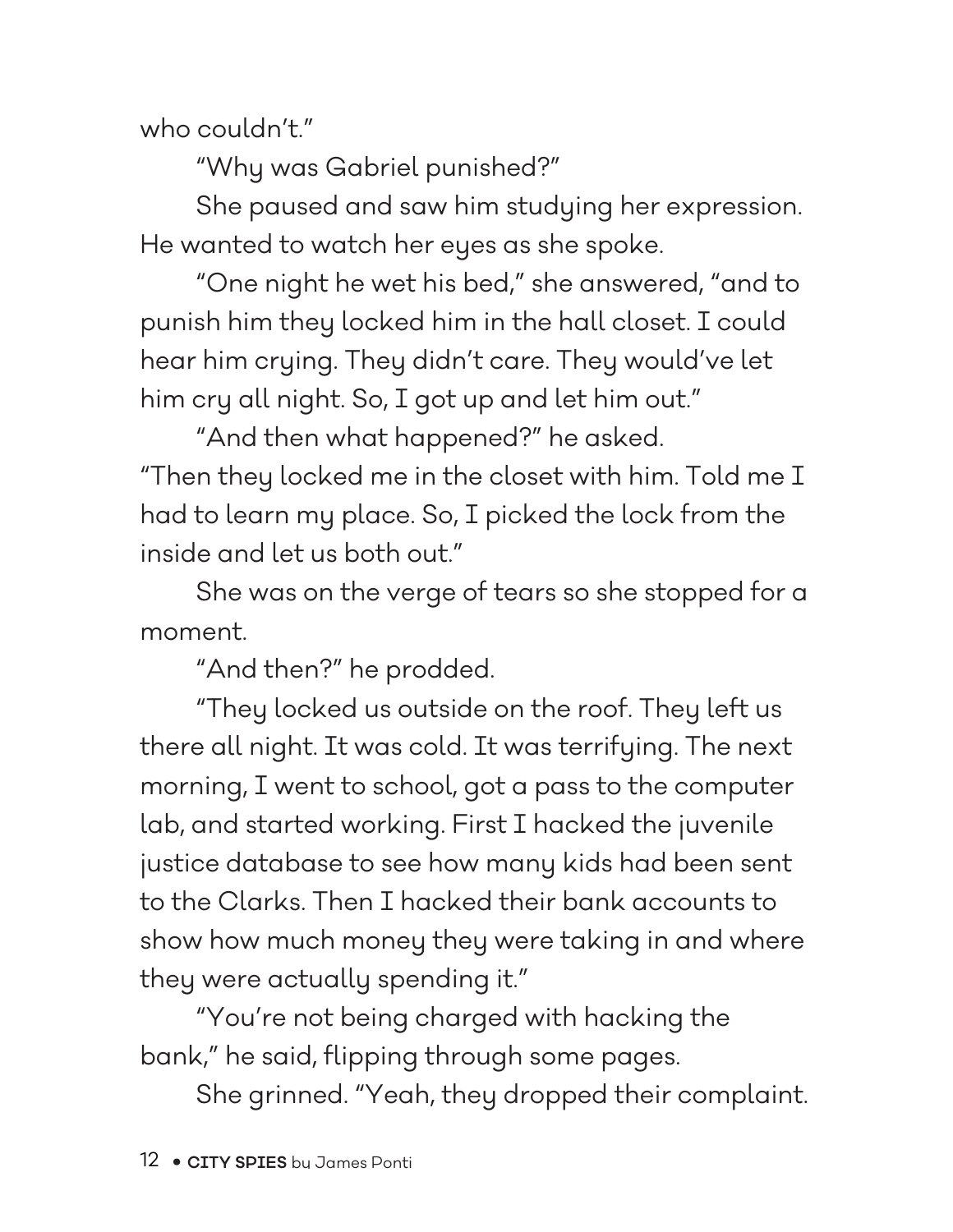I'm pretty sure they don't want the world to find out that a twelve-year-old girl beat their security system."

"Nice," he said. "I might be able to use that later. What'd you do with this information once you'd gotten it?"

"I sent everything to my social worker," she said. "And you know how stupid I am? When I saw the police coming up to the house, I thought they were going to arrest the two of them. For about forty-five seconds I was happy."

"But they arrested you instead?"

She nodded. "The Clarks even had the other kids line up on the porch so they would see me being led out of the house in handcuffs." She closed her eyes tight, determined not to let a single tear fall. "They said, 'This is what happens to criminals.'"

He'd actually heard the story the night before, through a listening device. But he liked hearing stories twice. He wanted to see if they changed. That was always a good indicator of how truthful they were. Besides, seeing her face as she recalled it told him everything he needed to know.

"That's a good reason," he said. "I can work with that. I can make this a lot better."

"Don't you mean, probably?" she asked.

He smiled warmly. "No, I'm certain I can. But I'll